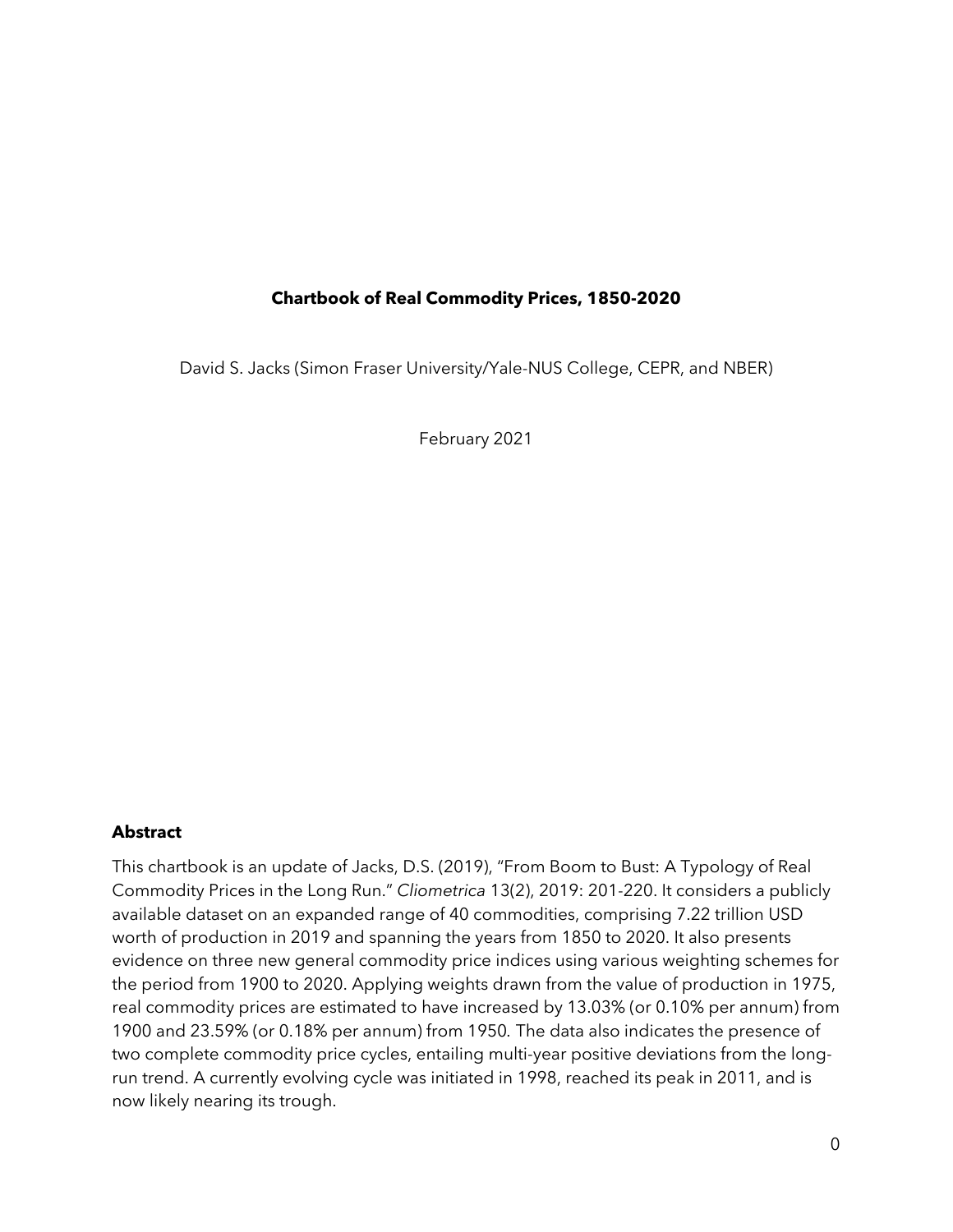### **Charts**

This chartbook considers the evidence on 40 real commodity price series which are drawn from seven product categories—animal products, energy products, grains, metals, minerals, precious metals, and soft commodities—and which are enumerated in Table 1.

Figures 1a through 7d depict the evolution of the underlying series. Figure 8 applies three weighting schemes to the real commodity price series from 1900 to 2020: shares based on 1975 production values, shares based on 2019 production values, and equal shares. Here, I treat the index based on 1975 production values as the preferred measure of general commodity price movements. Figure 9 depicts various sub-indices representing commodities to be grown, commodities in the ground, and commodities in the ground, exenergy. Figures 10a through 13b depict exercises in trend-cycle decomposition for all of the indices as described in Jacks (2019).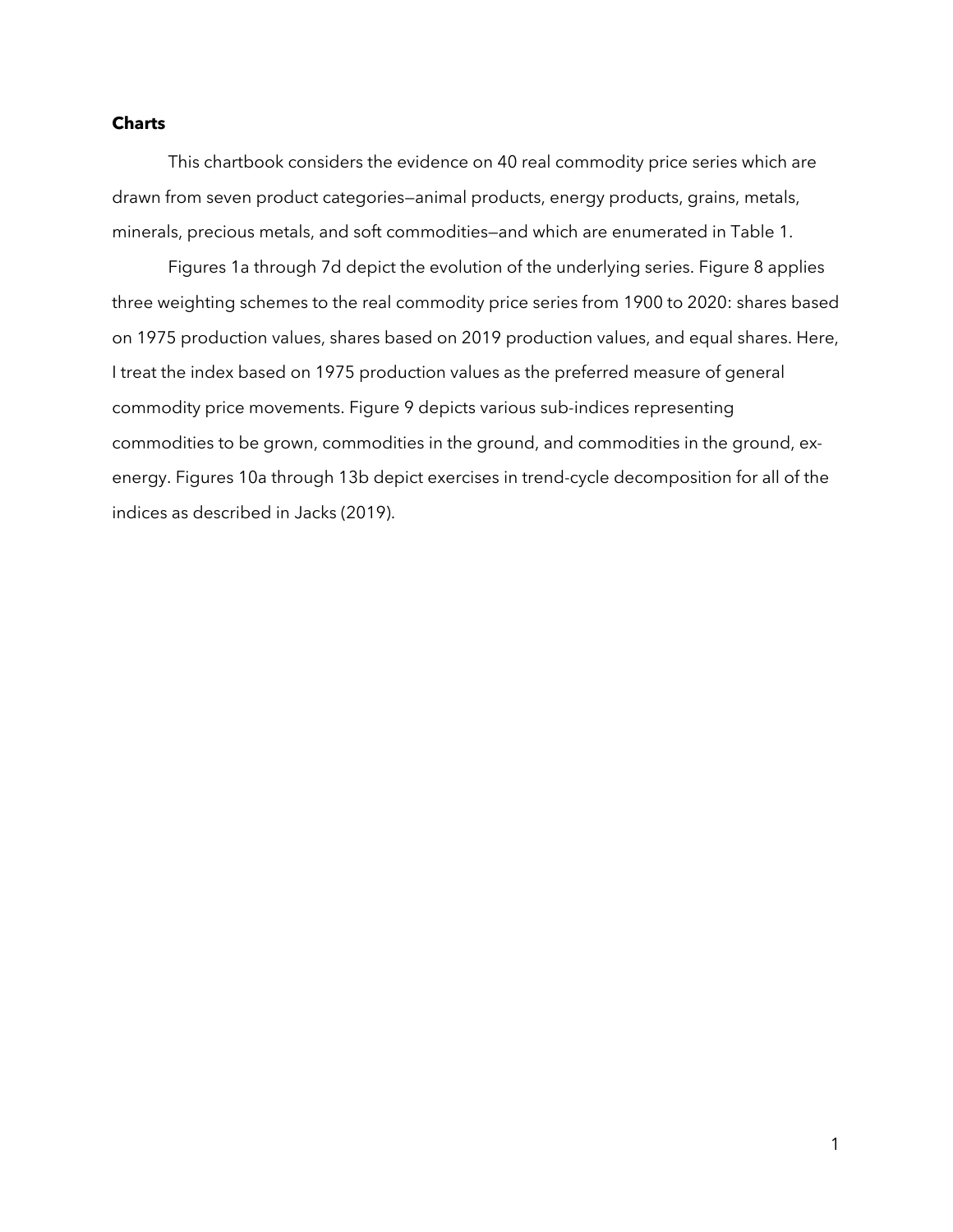# **Sources**

This notes details the sources of the real commodity prices used throughout this paper. As such, there are a few key sources of data: the annual Sauerbeck/*Statist* (SS) series dating from 1850 to 1950; the annual Grilli and Yang (GY) series dating from 1900 to 1986; and the monthly International Monetary Fund (IMF), United Nations Conference on Trade and Development (UNCTAD), and World Bank (WB) series dating variously from 1960 and 1980. The relevant references are:

Grilli, E.R. and M.C. Yang (1988), "Primary Commodity Prices, Manufactured Goods Prices, and the Terms of Trade of Developing Countries: What the Long Run Shows." *World Bank Economic Review* 2(1): 1-47.

Sauerbeck, A. (1886), "Prices of Commodities and the Precious Metals." *Journal of the Statistical Society of London* 49(3): 581-648.

Sauerbeck, A. (1893), "Prices of Commodities During the Last Seven Years." *Journal of the Royal Statistical Society* 56(2): 215-54.

Sauerbeck, A. (1908), "Prices of Commodities in 1908." *Journal of the Royal Statistical Society* 72(1): 68-80.

Sauerbeck, A. (1917), "Wholesale Prices of Commodities in 1916." *Journal of the Royal Statistical Society* 80(2): 289-309.

The Statist (1930), "Wholesale Prices of Commodities in 1929." *Journal of the Royal Statistical Society* 93(2): 271-87.

"Wholesale Prices in 1950." *Journal of the Royal Statistical Society* 114(3): 408-422.

A more detailed enumeration of the sources for each individual series is as follows.

*Aluminum*: 1900-1979, GY; 1980-2020, IMF.

*Barley*: 1850-1869, SS; 1870-1959, Manthy, R.S. (1974), *Natural Resource Commodities - A Century of Statistics*. Baltimore and London: Johns Hopkins Press; 1960-2020, WB. *Bauxite*: 1900-2020, USGS.

*Beef*: 1850-1899, SS; 1900-1959, GY; 1960-2020, WB.

*Chromium*: 1900-2020, USGS.

*Coal*: 1850-1851, Cole, A.H. (1938), *Wholesale Commodity Prices in the United States, 1700- 1861: Statistical Supplement*. Cambridge: Harvard University Press; 1852-1859, Bezanson, A. (1954), *Wholesale Prices in Philadelphia 1852-1896*. Philadelphia: University of Pennsylvania Press; 1880-1948, Carter, S. *et al*. (2006), *Historical Statistics of the United States, Millennial Edition*. Cambridge: Cambridge University Press; 1949- 2020, United States Energy Information Administration.

*Cocoa*: 1850-1899, Global Financial Data; 1900-1959, GY; 1960-2020, WB.

*Coffee*: 1850-1959, Global Financial Data; 1960-2020, WB.

*Copper*: 1850-1899, SS; 1900-1979, GY; 1980-2020, IMF.

*Corn*: 1850-1851, Cole, A.H. (1938), *Wholesale Commodity Prices in the United States, 1700- 1861: Statistical Supplement*. Cambridge: Harvard University Press; 1852-1859;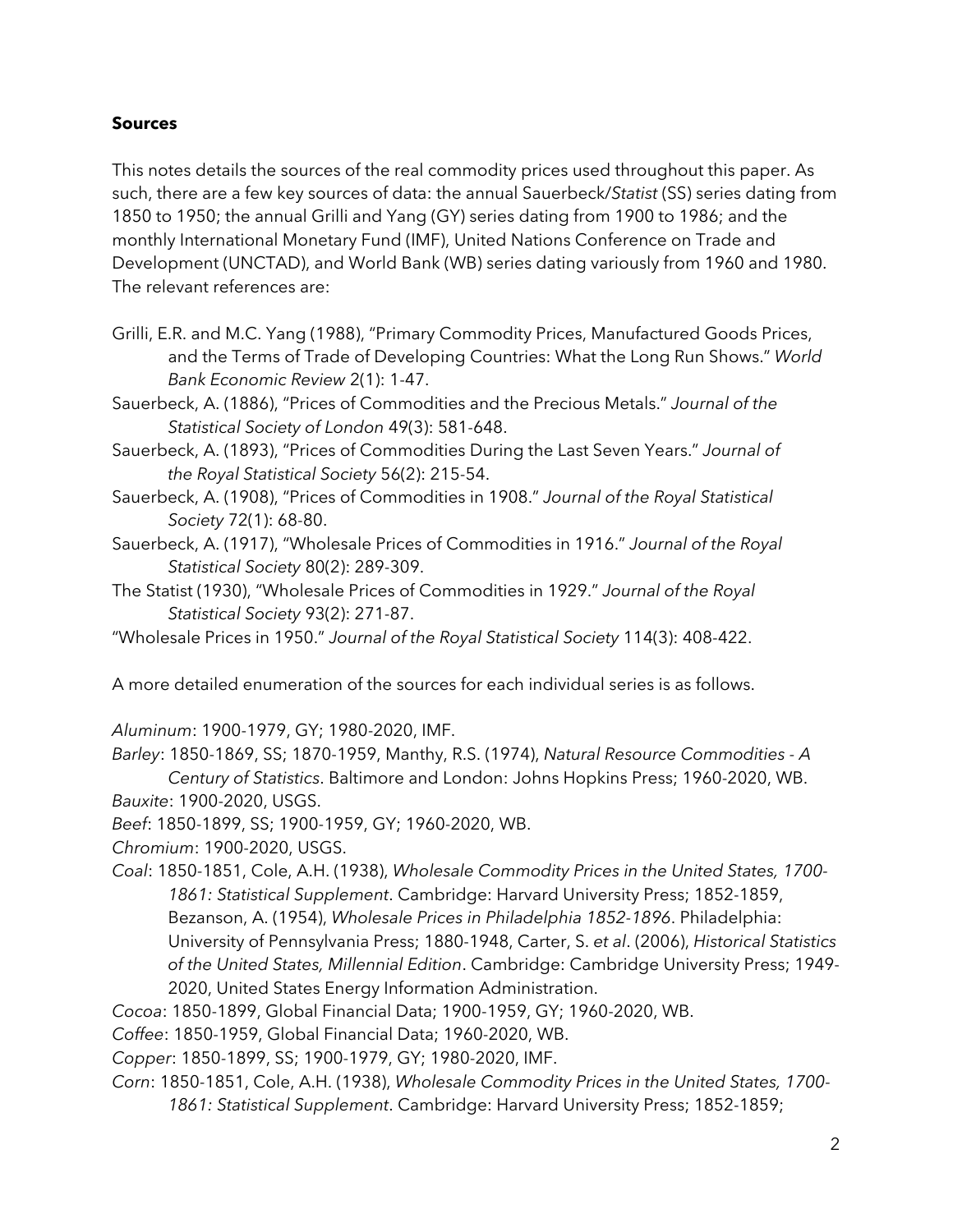Bezanson, A. (1954), *Wholesale Prices in Philadelphia 1852-1896*. Philadelphia: University of Pennsylvania Press; 1860-1999, Global Financial Data; 2000-2020, United States Department of Agriculture National Agricultural Statistics Service.

*Cotton*: 1850-1899, SS; 1900-1959, GY; 1960-2020, WB.

- *Cottonseed*: 1874-1972, Manthy, R.S. (1974), *Natural Resource Commodities - A Century of Statistics*. Baltimore and London: Johns Hopkins Press; 1973-2020, National Agricultural Statistics Service.
- *Gold*: 1850-1999, Global Financial Data; 2000-2020, Kitco.
- *Hides*: 1850-1899, SS; 1900-1959, GY; 1960-2020, UNCTAD.
- *Iron ore*: 1900-2010, USGS; 2011-2020, IMF.
- *Lamb*: 1850-1899, SS; 1900-1980, GY; 1980-2020, IMF.
- *Lead*: 1850-1899, SS; 1900-1979, GY; 1980-2020, IMF.
- *Manganese*: 1900-2004, USGS; 2005-2020, Metalry.
- *Natural gas*: 1900-1921, Carter, S. *et al*. (2006), *Historical Statistics of the United States, Millennial Edition*. Cambridge: Cambridge University Press; 1922-2020, United States Energy Information Administration.
- *Nickel*: 1850-1979, USGS; 1980-2020, IMF.
- *Palm oil*: 1850-1899, SS; 1900-1959, GY; 1960-2020, WB.
- *Peanuts*: 1870-1972, Manthy, R.S. (1974), *Natural Resource Commodities - A Century of Statistics*. Baltimore and London: Johns Hopkins Press; 1973-1979, National Agricultural Statistics Service; 1980-2020, WB.
- *Petroleum*: 1860-1981, Global Financial Data; 1982-2020, WB.
- *Phosphate*: 1880-1959, Manthy, R.S. (1974), *Natural Resource Commodities - A Century of Statistics*. Baltimore and London: Johns Hopkins Press; 1960-2020, WB.
- *Platinum*: 1900-1909, USGS; 1910-1991, Global Financial Data; 1992-2020, Kitco.
- *Pork*: 1850-1851, Cole, A.H. (1938), *Wholesale Commodity Prices in the United States, 1700- 1861: Statistical Supplement*. Cambridge: Harvard University Press; 1852-1857,
	- Bezanson, A. (1954), *Wholesale Prices in Philadelphia 1852-1896*. Philadelphia:
	- University of Pennsylvania Press; 1858-1979, Global Financial Data; 1980-2020, IMF.
- *Potash*: 1900-1959, USGS; 1960-2020, WB.
- *Rice*: 1850-1899, SS; 1900-1959, GY; 1960-2020, WB.
- *Rubber*: 1890-1899, Global Financial Data; 1900-1959, GY; 1960-2020, WB.

*Rye*: 1850-1851, Cole, A.H. (1938), *Wholesale Commodity Prices in the United States, 1700- 1861: Statistical Supplement*. Cambridge: Harvard University Press; 1852-1869, Bezanson, A. (1954), *Wholesale Prices in Philadelphia 1852-1896*. Philadelphia: University of Pennsylvania Press; 1870-1970, Manthy, R.S. (1974), *Natural Resource Commodities - A Century of Statistics*. Baltimore and London: Johns Hopkins Press; 1971-2020, National Agricultural Statistics Service.

- *Silver*: 1850-2020, Kitco.
- *Steel*: 1897-1998, USGS; 1999-2011, WB; 2012-2020, FRED.
- *Sugar*: 1850-1899, SS; 1900-1959, GY; 1960-2020, WB.
- *Sulfur*: 1870-1899, Manthy, R.S. (1974), *Natural Resource Commodities - A Century of Statistics*. Baltimore and London: Johns Hopkins Press; 1900-2020, USGS.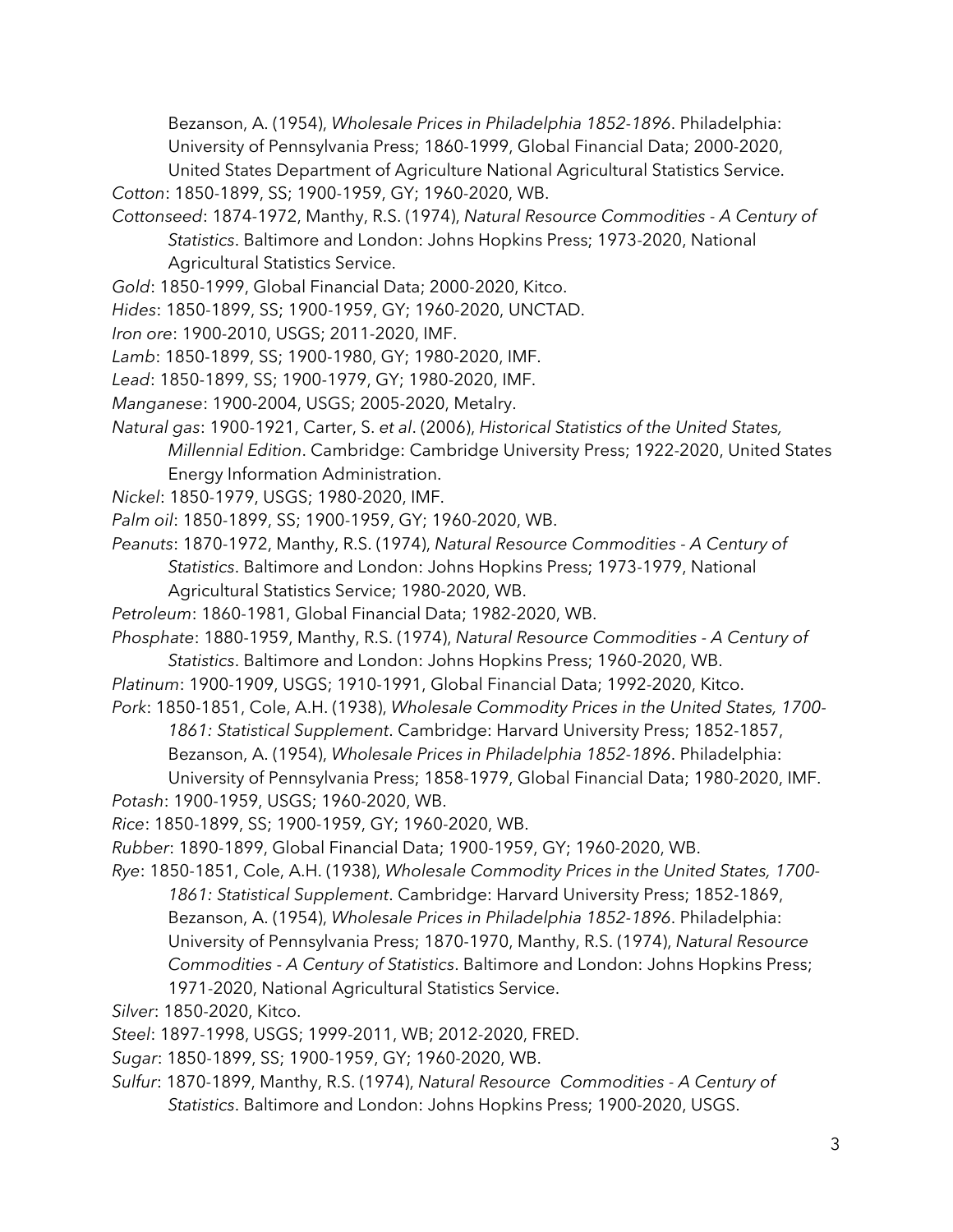*Tea*: 1850-1899, SS; 1900-1959, GY; 1960-2020, WB.

*Tin*: 1850-1899, SS; 1900-1979, GY; 1980-2020, IMF.

*Tobacco*: 1850-1865, Clark, G. (2005), "The Condition of the Working Class in England, 1209- 2004." *Journal of Political Economy* 113(6): 1307-1340; 1866-1899, Carter, S. *et al*. (2006), *Historical Statistics of the United States, Millennial Edition*. Cambridge: Cambridge University Press; 1900-1959, GY; 1960-2020, WB.

*Wheat*: 1850-1978, Global Financial Data; 1979-2020, WB.

*Wool*: 1850-1899, SS; 1900-1979, GY; 1980-2020, IMF.

*Zinc*: 1850-1899, Global Financial Data; 1900-1979, GY; 1980-2020, IMF.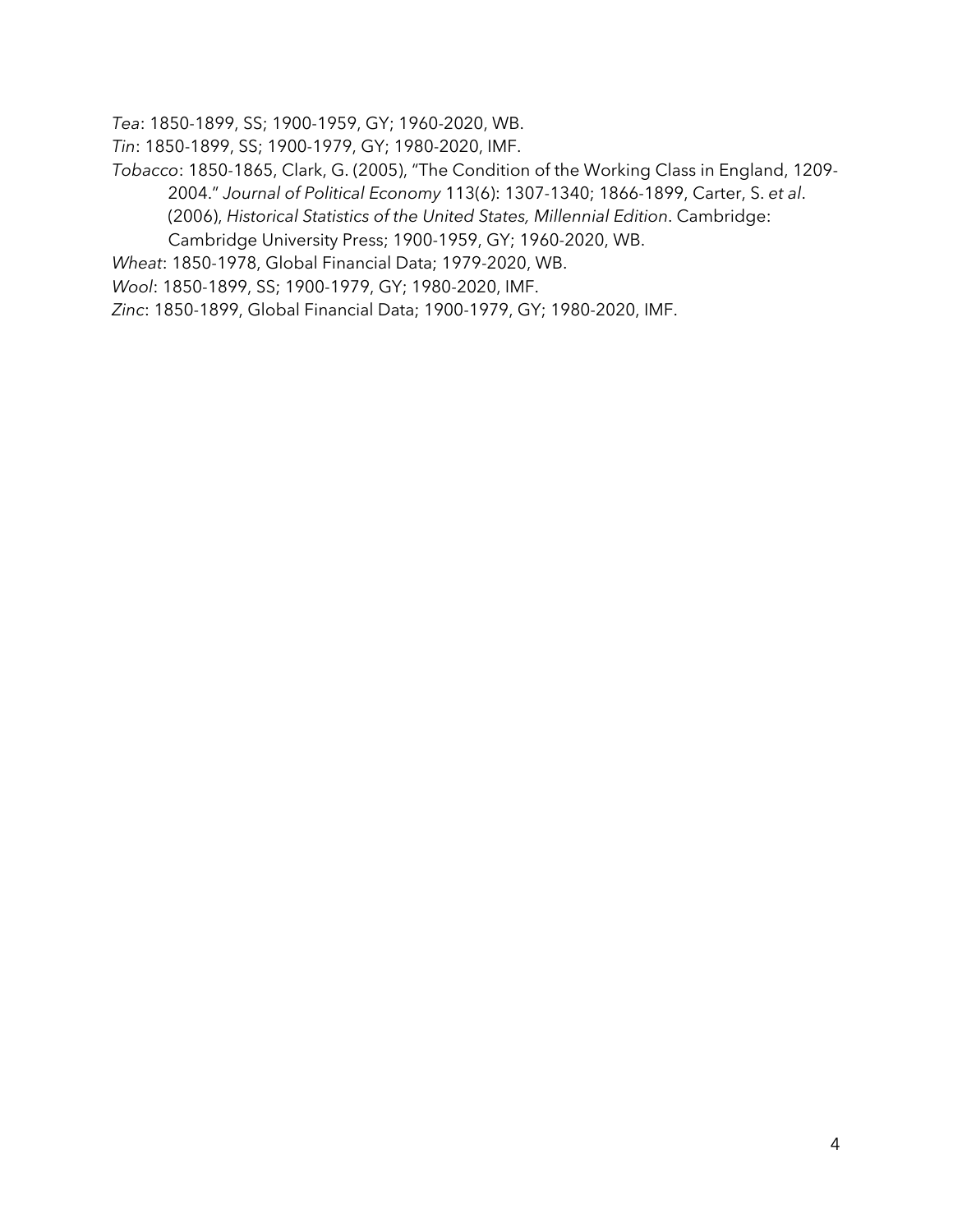#### **Table 1: Value of Production across Commodities in 2019**

| Commodity               | <b>Production in 2019</b> | Units of measurement  | <b>Value (b 2019 USD)</b> |
|-------------------------|---------------------------|-----------------------|---------------------------|
| <b>Animal products</b>  |                           |                       | 545.12                    |
| Beef                    | 70.38                     | Million tonnes        | 335.01                    |
| Hides                   | 8.55                      | Million tonnes        | 3.25                      |
| Lamb                    | 15.04                     | Million tonnes        | 38.41                     |
| Pork                    | 117.84                    | Million tonnes        | 168.45                    |
| <b>Energy products</b>  |                           |                       | 2895.41                   |
| Coal                    | 7.92                      | <b>Billion tonnes</b> | 508.89                    |
| Natural gas             | 3.99                      | Trillion cubic m.     | 363.97                    |
| Petroleum               | 4.84                      | <b>Billion</b> tonnes | 2022.56                   |
| Grains                  |                           |                       | 591.14                    |
| Barley                  | 158.98                    | Million tonnes        | 20.36                     |
| Corn                    | 1.15                      | <b>Billion</b> tonnes | 195.32                    |
| Rice                    | 503.90                    | Million tonnes        | 210.63                    |
| Rye                     | 12.80                     | Million tonnes        | 3.03                      |
| Wheat                   | 765.77                    | Million tonnes        | 161.79                    |
| Metals                  |                           |                       | 2472.91                   |
| Aluminum                | 63.70                     | Million tonnes        | 114.31                    |
| Chromium                | 44.00                     | Million tonnes        | 96.80                     |
| Copper                  | 24.50                     | Million tonnes        | 147.25                    |
| Lead                    | 4.72                      | Million tonnes        | 9.42                      |
| Manganese               | 19.60                     | Million tonnes        | 29.40                     |
| Nickel                  | 2.61                      | Million tonnes        | 36.32                     |
| Steel                   | 1.86                      | <b>Billion</b> tonnes | 2001.50                   |
| Tin                     | 296.00                    | Thousand tonnes       | 5.52                      |
| Zinc                    | 12.70                     | Million tonnes        | 32.39                     |
| Minerals                |                           |                       | 201.53                    |
| Bauxite                 | 358.00                    | Million tonnes        | 9.25                      |
| Iron ore                | 2.45                      | <b>Billion</b> tonnes | 157.76                    |
| Phosphate               | 227.00                    | Million tonnes        | 19.97                     |
| Potash                  | 41.30                     | Million tonnes        | 10.55                     |
| Sulfur                  | 80.00                     | Million tonnes        | 4.00                      |
| <b>Precious metals</b>  |                           |                       | 182.92                    |
| Gold                    | 3.30                      | Thousand tonnes       | 162.10                    |
| Platinum                | 186.00                    | Tonnes                | 5.66                      |
| Silver                  | 26.50                     | Thousand tonnes       | 15.15                     |
| <b>Soft commodities</b> |                           |                       | 331.58                    |
| Cocoa                   | 5.60                      | Million tonnes        | 13.10                     |
| Coffee                  | 10.04                     | Million tonnes        | 28.90                     |
| Cotton                  | 25.82                     | Million tonnes        | 44.33                     |
| Cottonseed              | 44.76                     | Million tonnes        | 8.45                      |
| Palm oil                | 41.50                     | Million tonnes        | 24.97                     |
| Peanuts                 | 48.76                     | Million tonnes        | 64.91                     |
| Rubber                  | 14.62                     | Million tonnes        | 23.97                     |
| Sugar                   | 181.00                    | Million tonnes        | 50.68                     |
| Tea                     | 6.50                      | Million tonnes        | 16.70                     |
| Tobacco                 | 6.69                      | Million tonnes        | 31.60                     |
| Wool                    | 1.72                      | Million tonnes        | 23.97                     |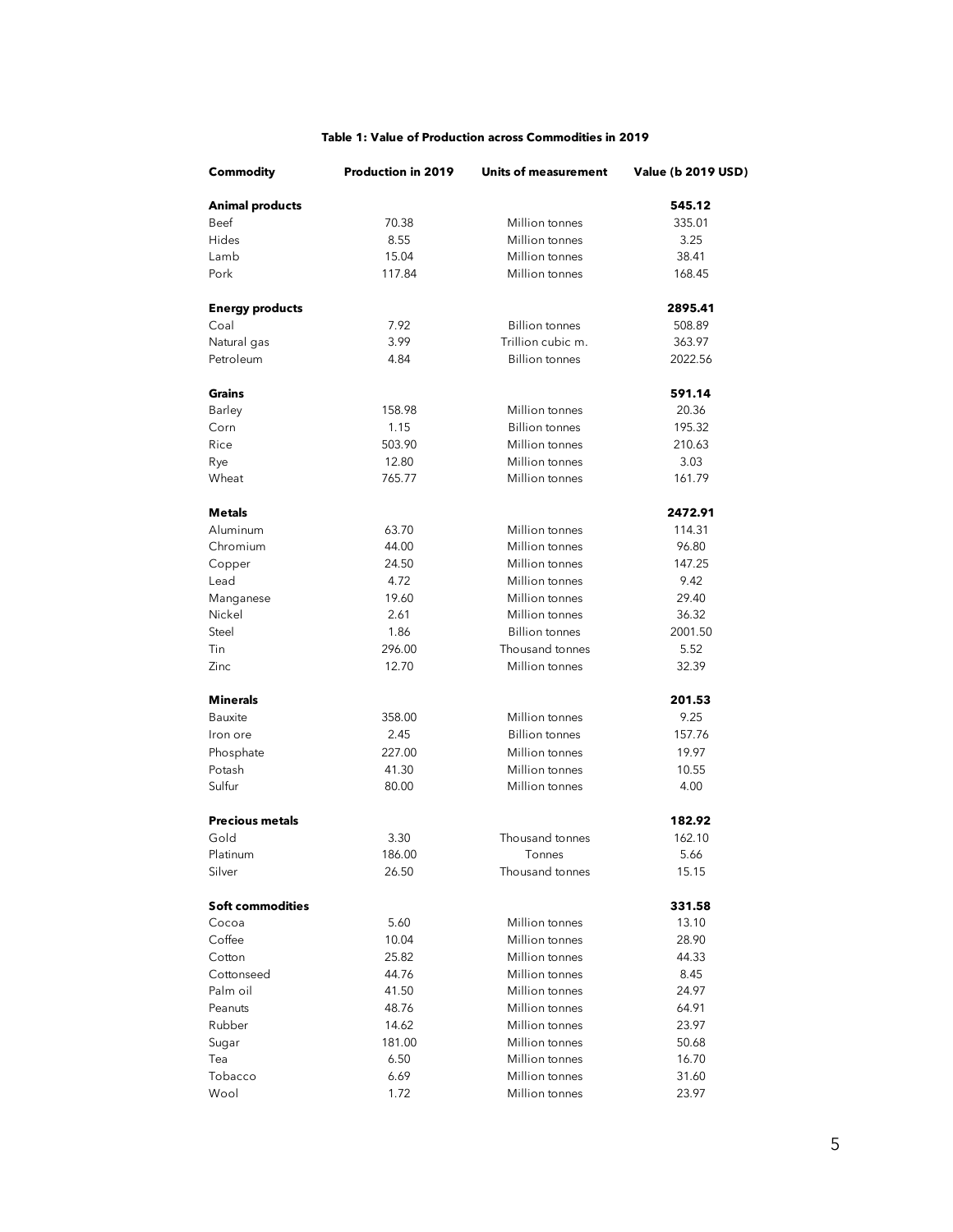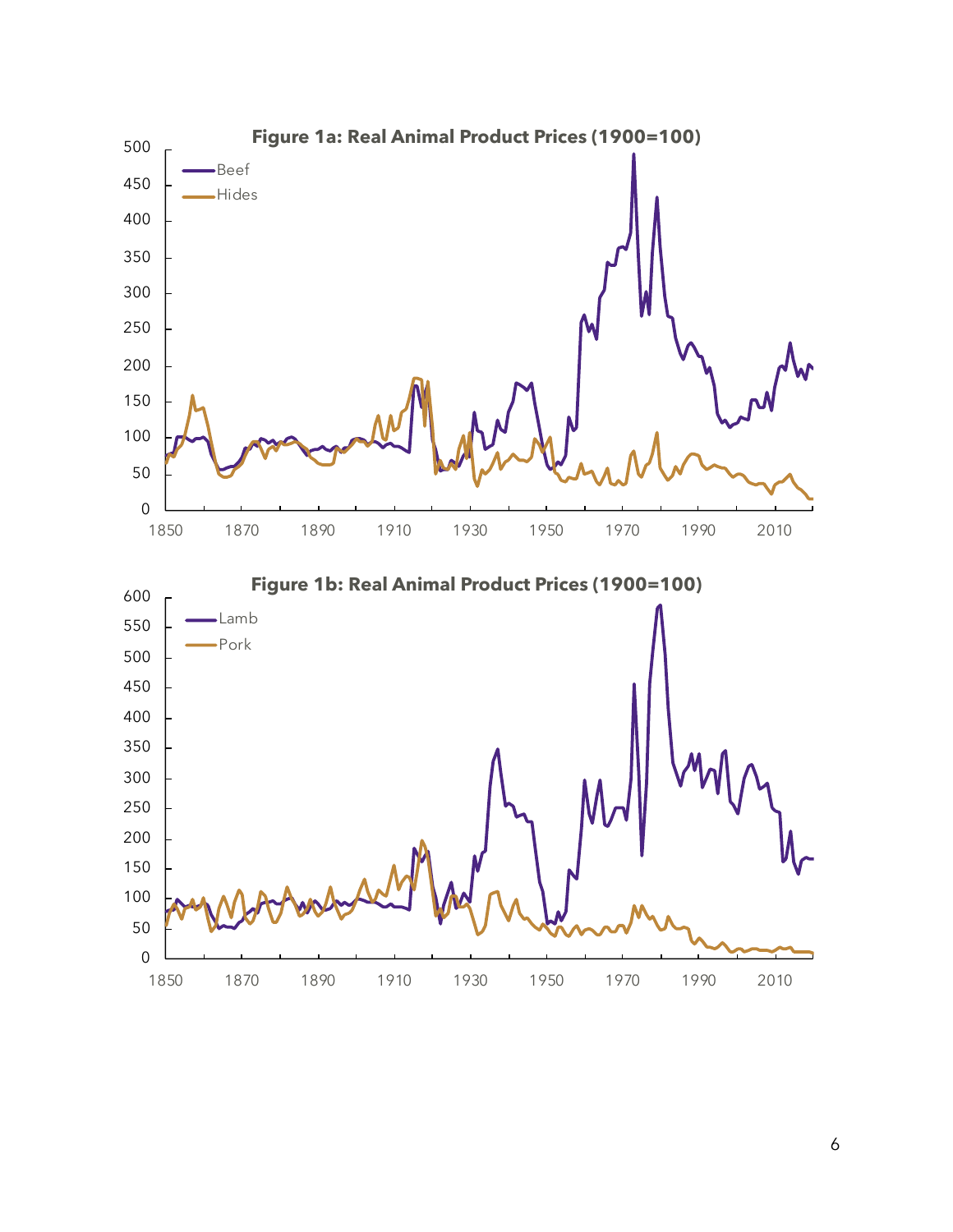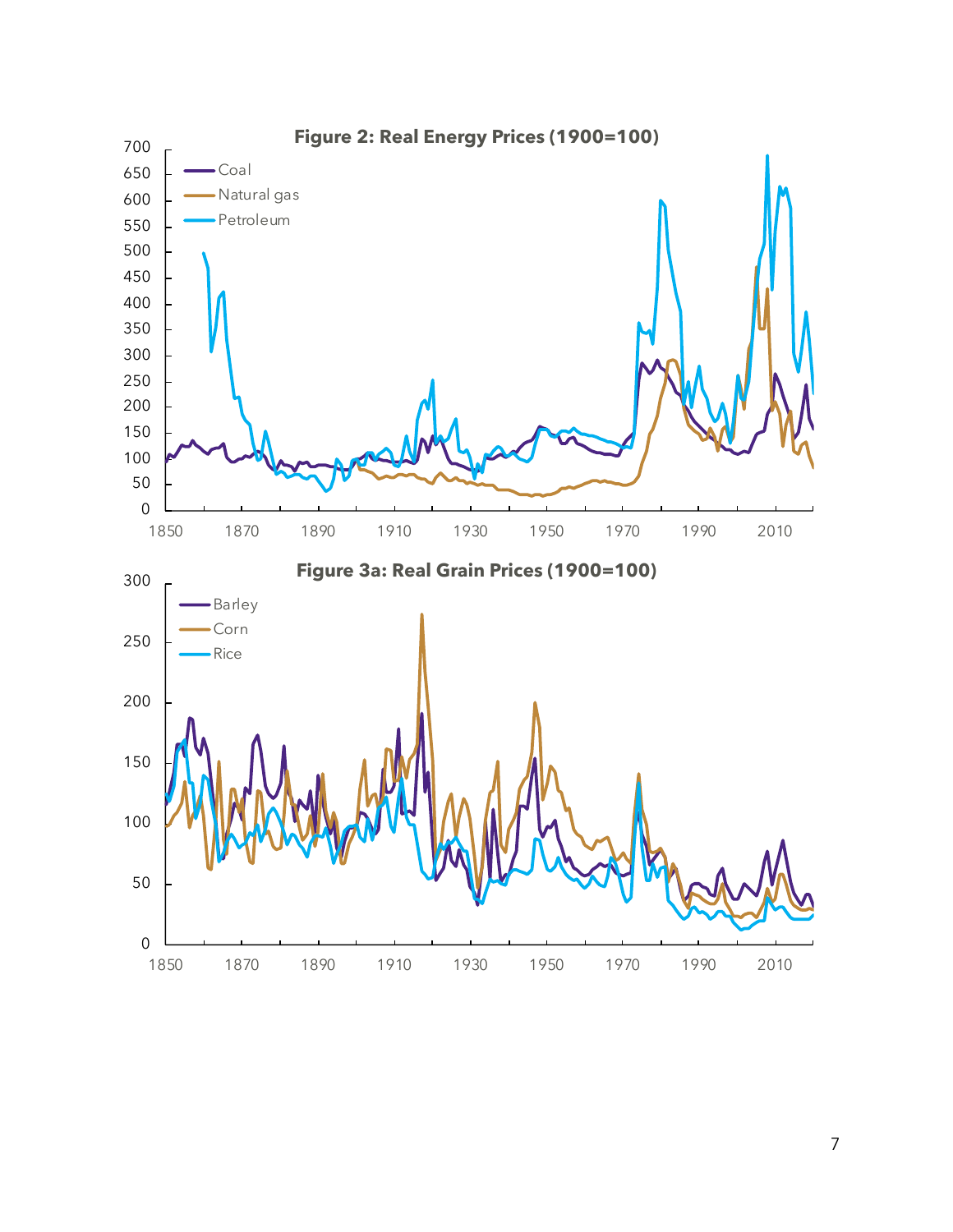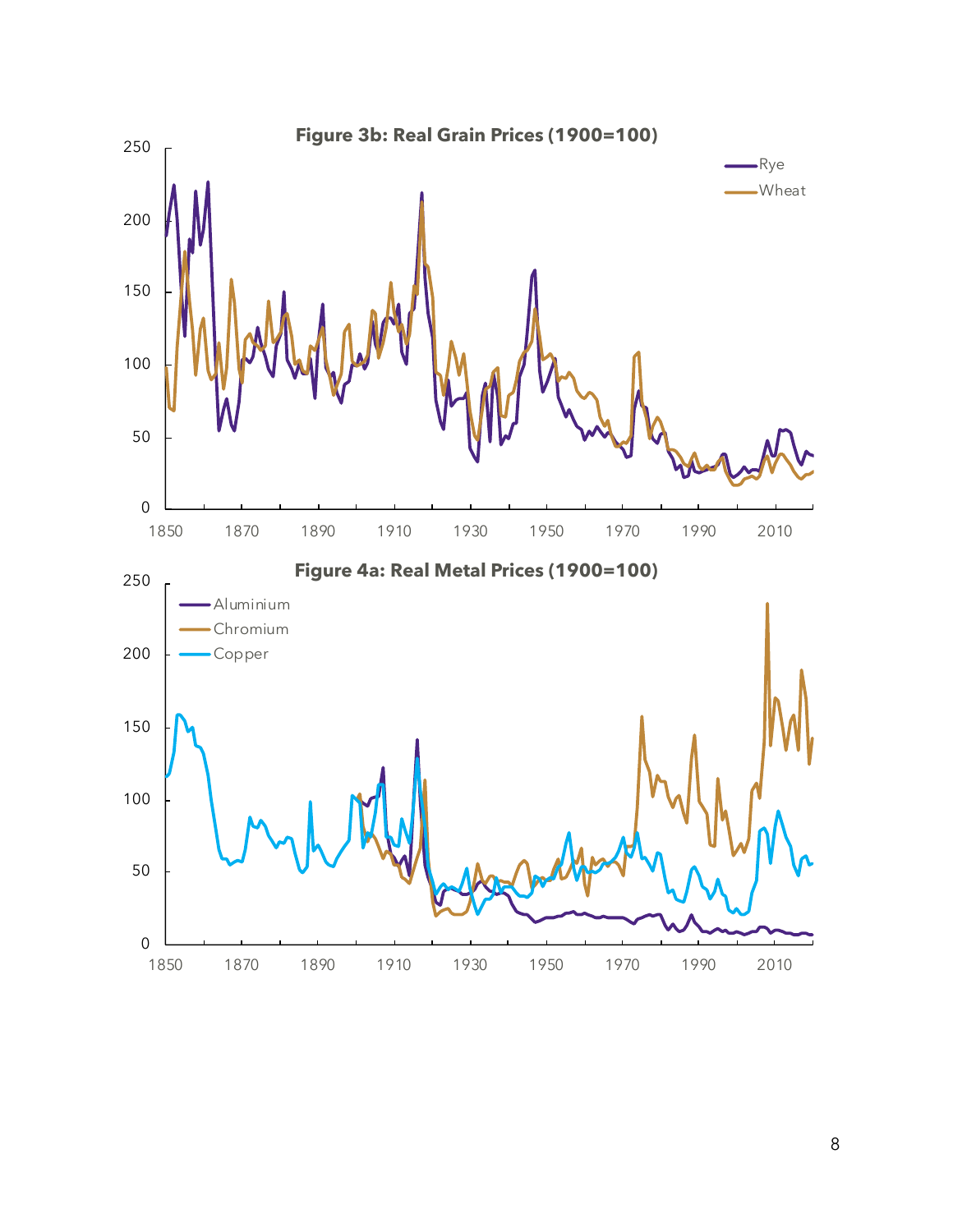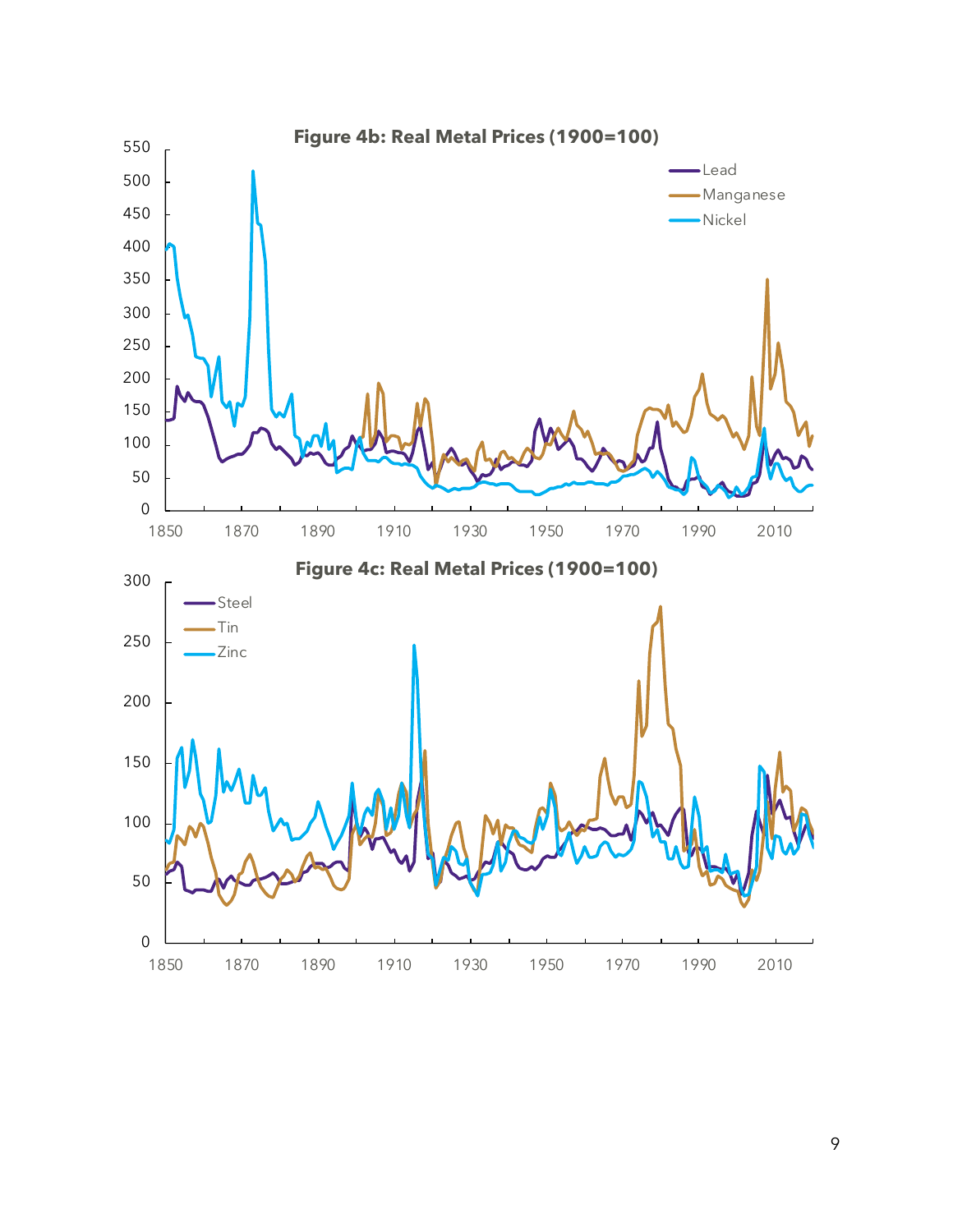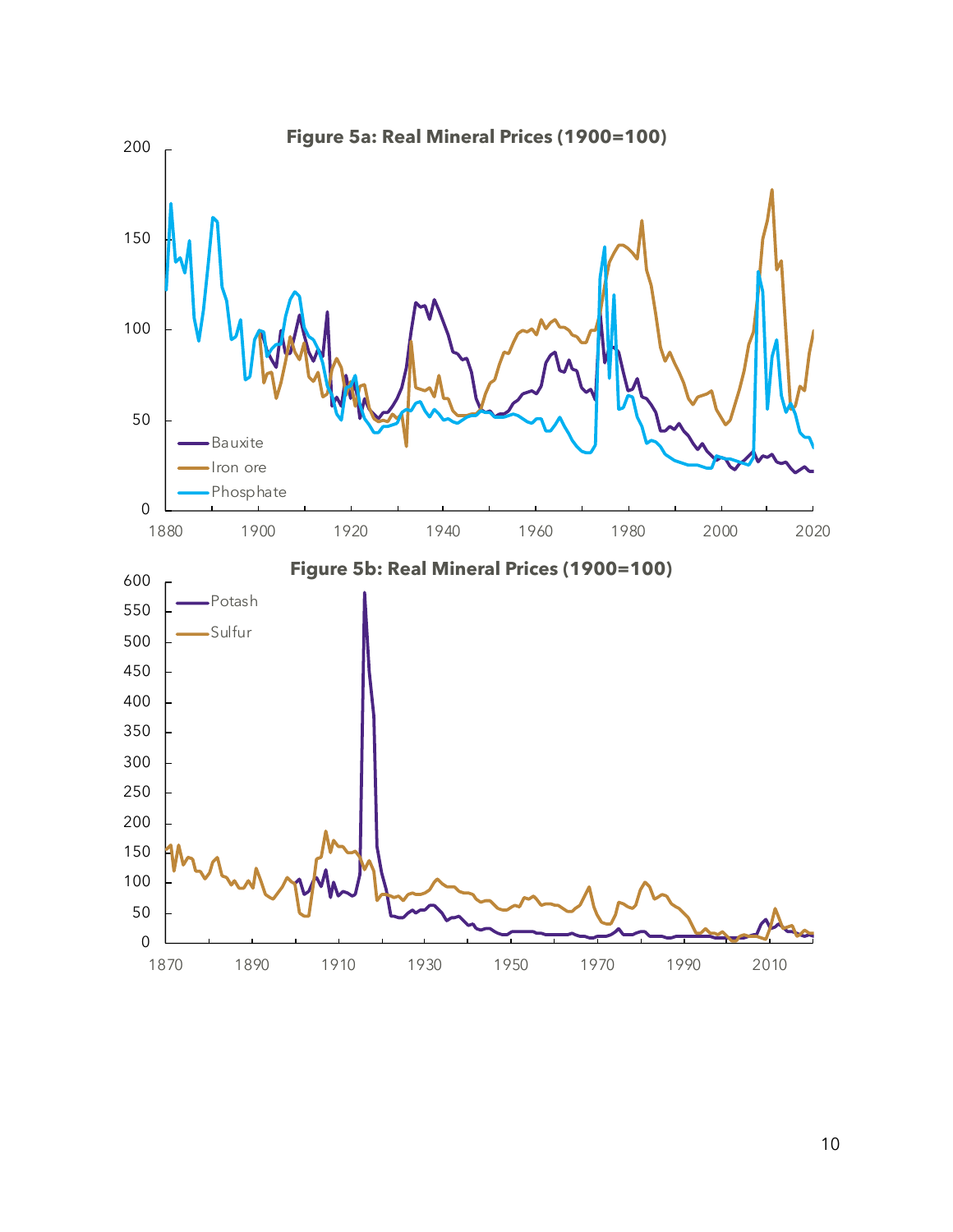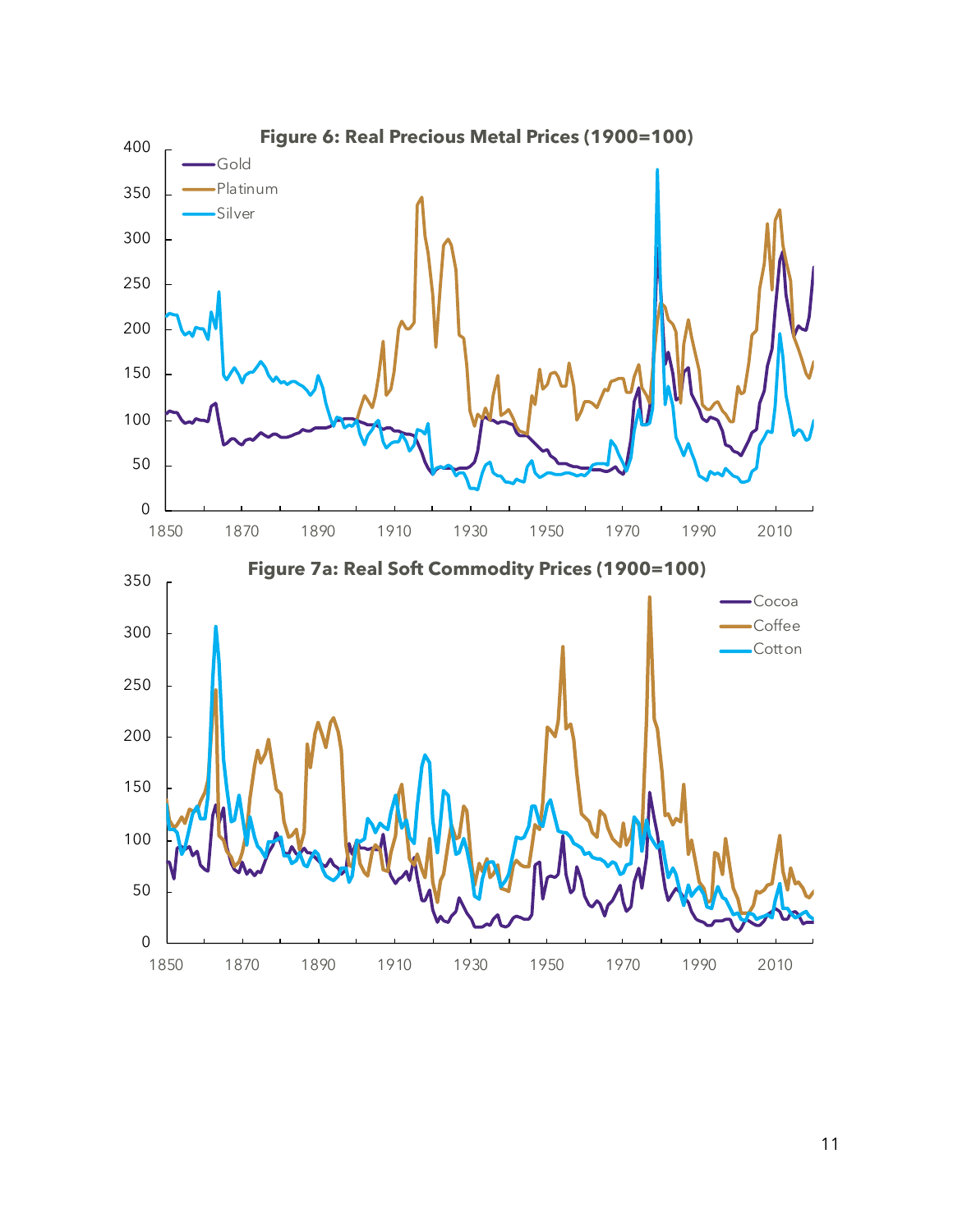![](_page_12_Figure_0.jpeg)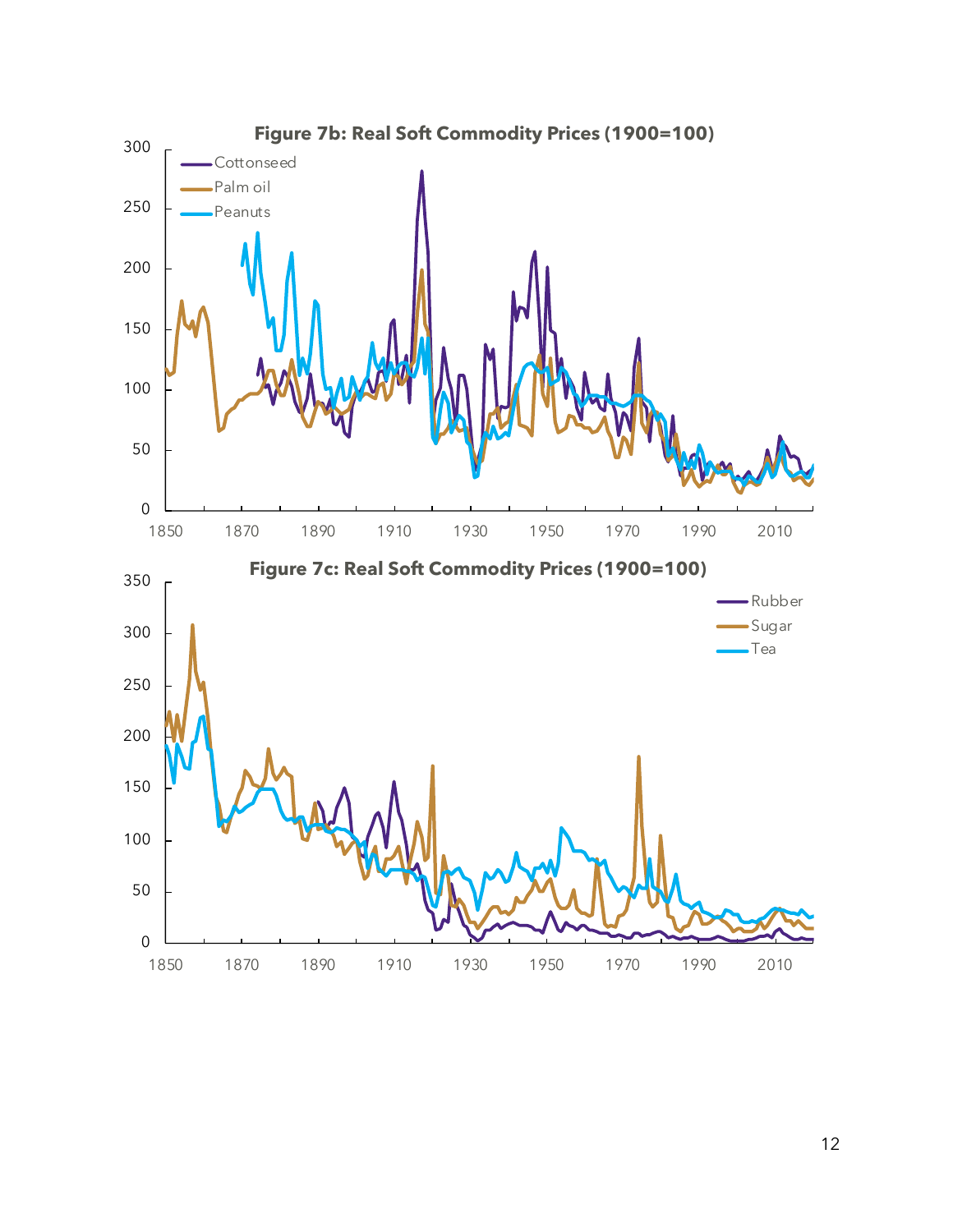![](_page_13_Figure_0.jpeg)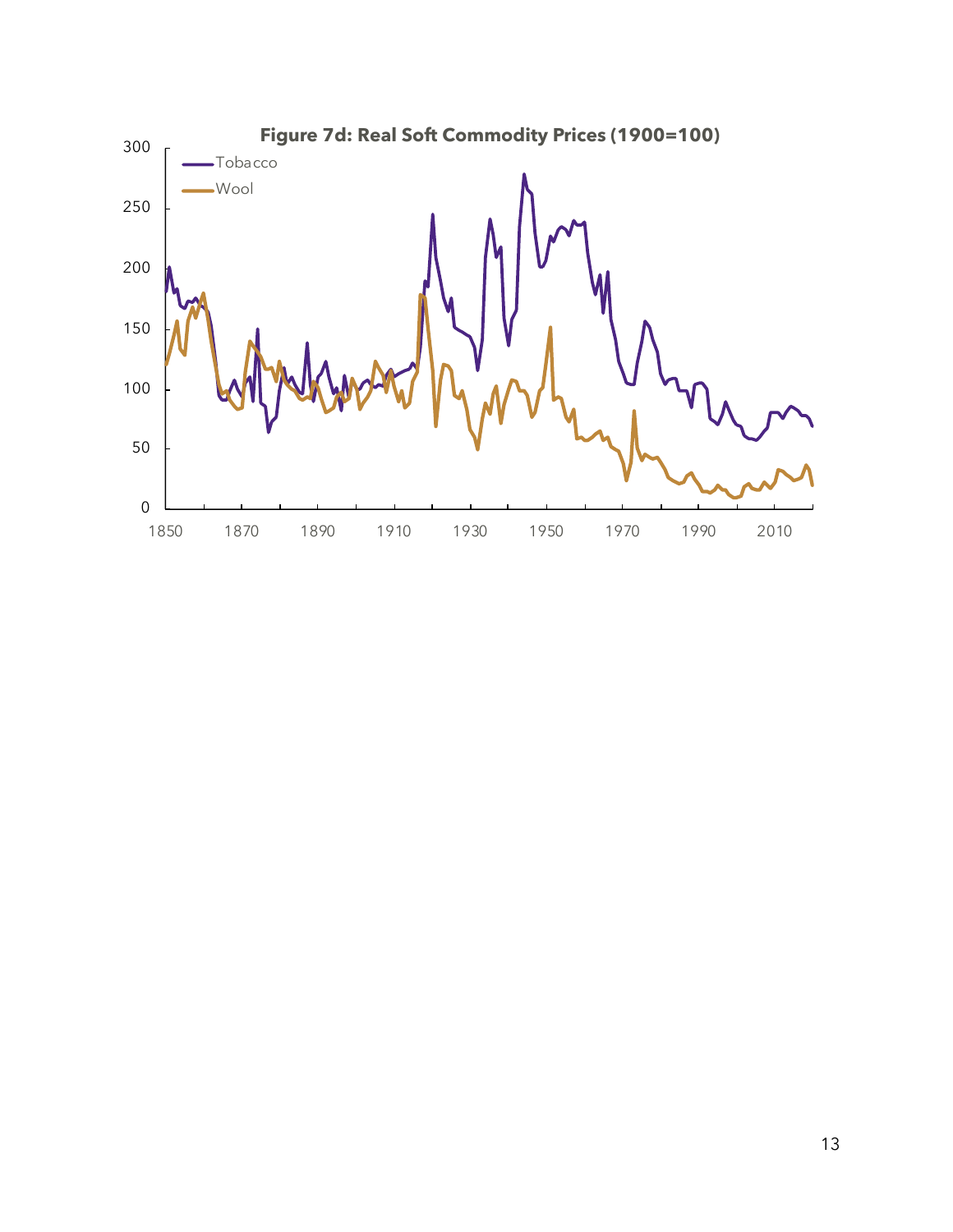![](_page_14_Figure_0.jpeg)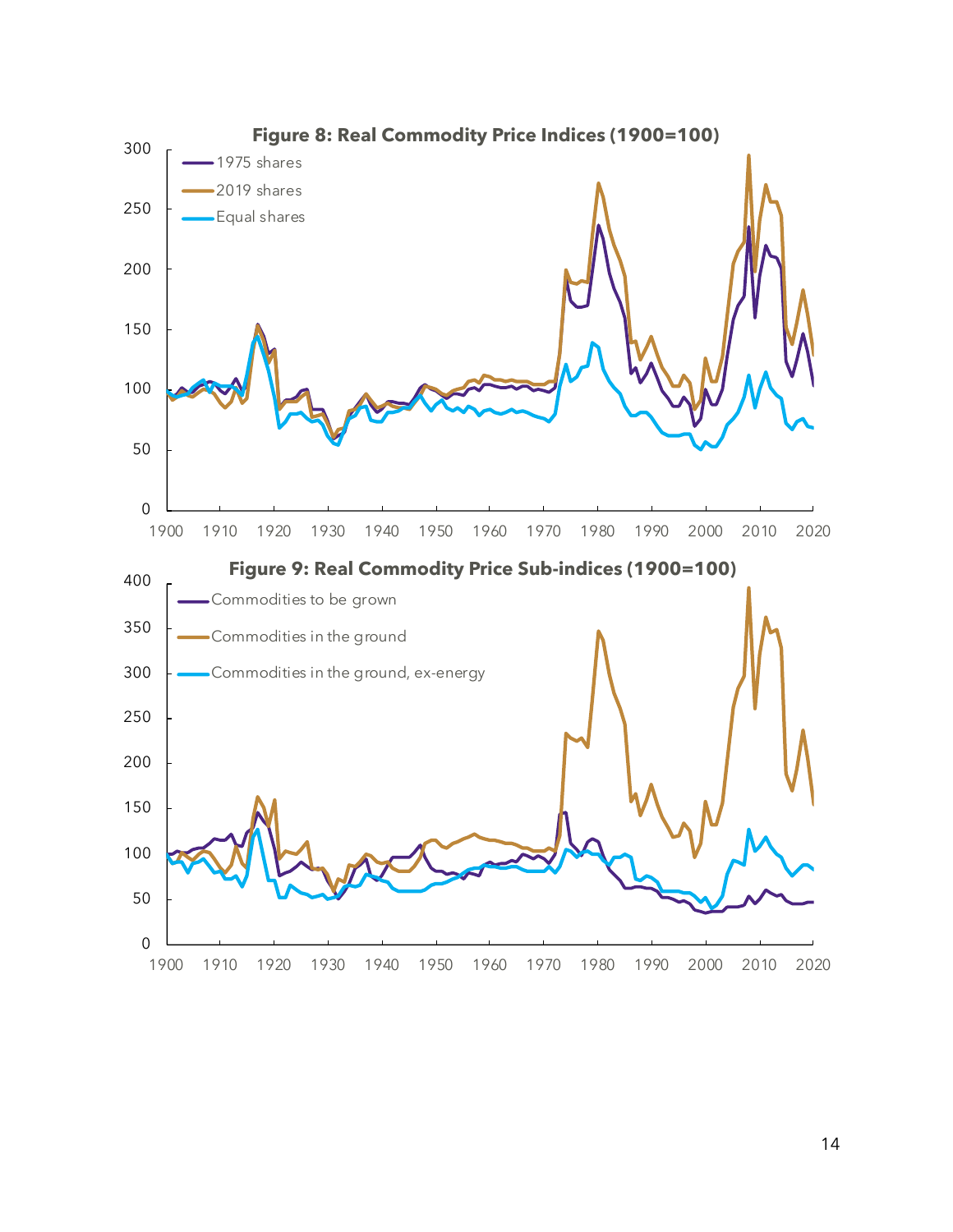![](_page_15_Figure_0.jpeg)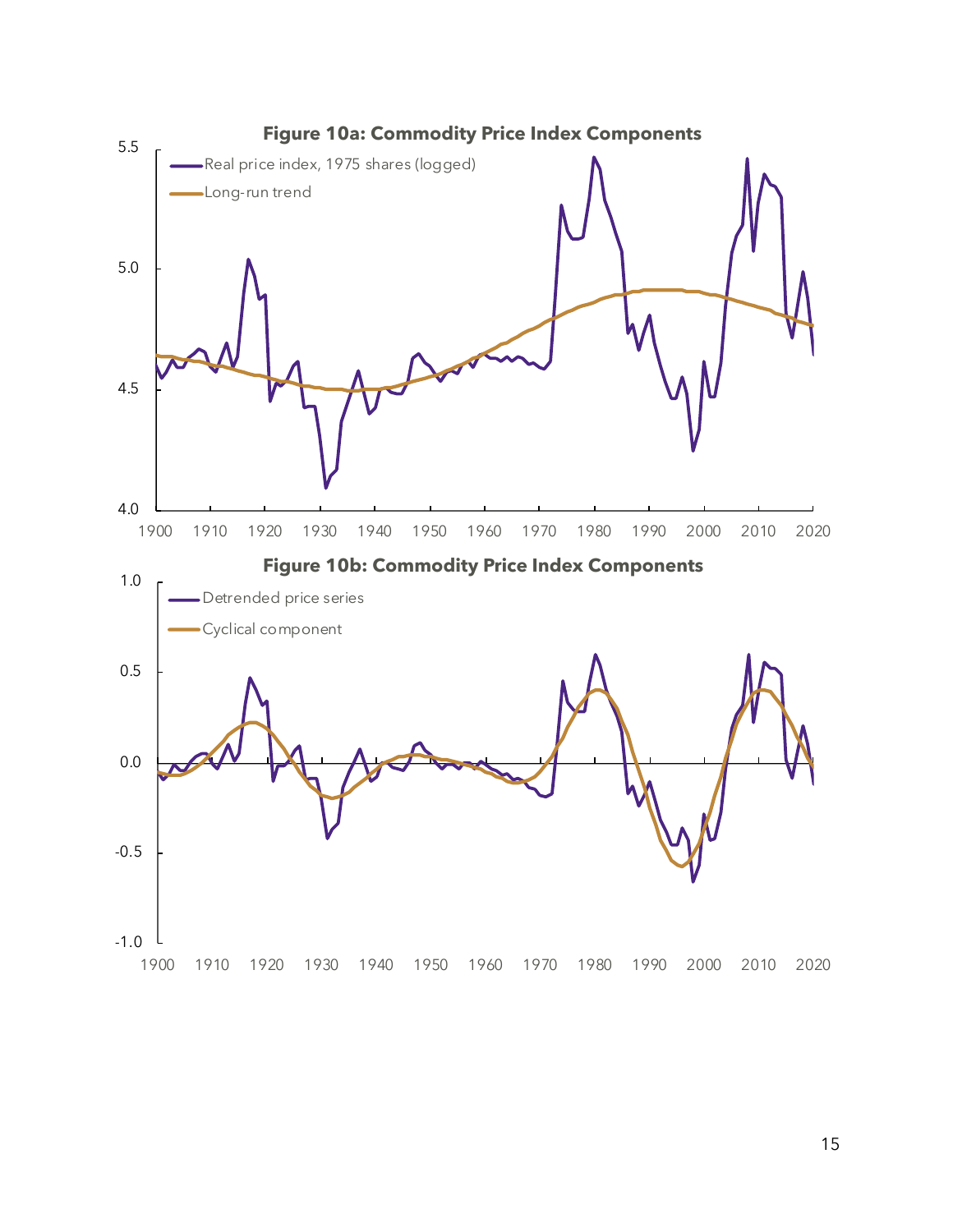![](_page_16_Figure_0.jpeg)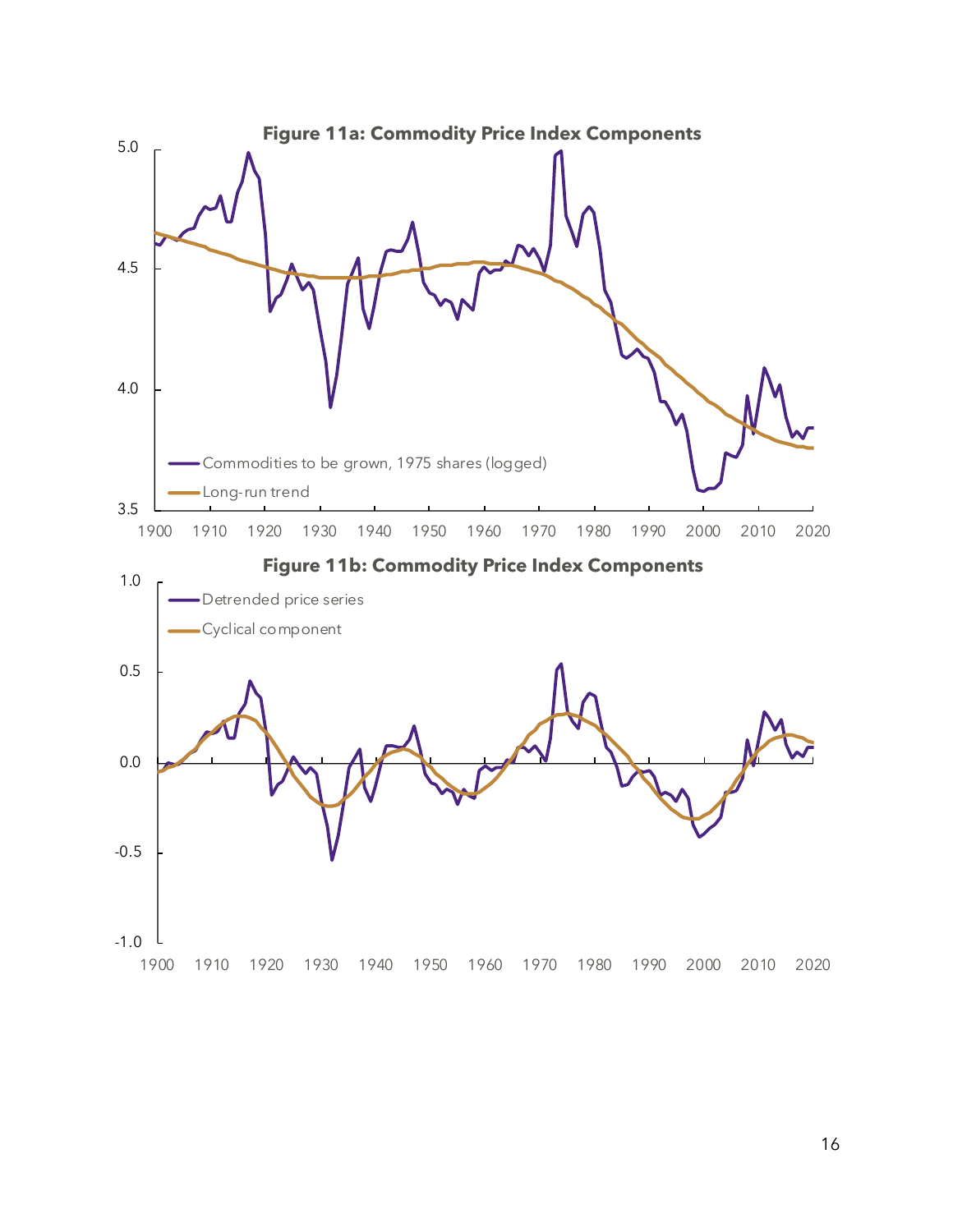![](_page_17_Figure_0.jpeg)